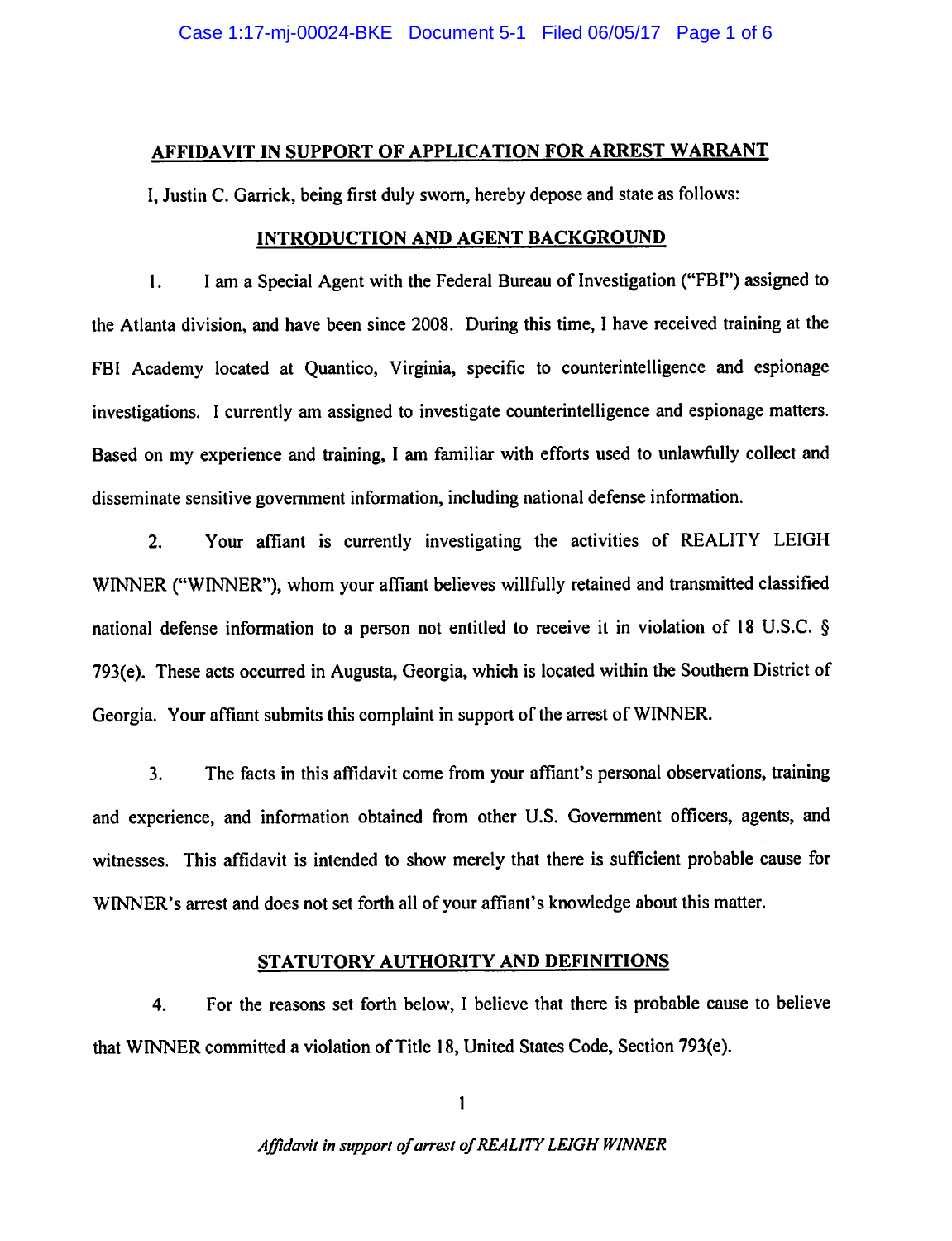#### Case 1:17-mj-00024-BKE Document 5-1 Filed 06/05/17 Page 2 of 6

5. Under 18 U.S.C. § 793(e), "whoever having unauthorized possession of, access to, or control over any document . . . or information relating to the national defense which information the possessor has reason to believe could be used to the injury of the United States or to the advantage of any foreign nation, willfully communicates, delivers, transmits or causes to be communicated, delivered, or transmitted" or attempts to do or causes the same "to any person not entitled to receive it, or willfully retains the same and fails to deliver it to the officer or employee of the United States entitled to receive it" shall be fined or imprisoned not more than ten years, or both.

6. Under Executive Order 13526, information in any form may be classified if it: (1) is owned by, produced by or for, or is under the control of the United States Government; (2) falls within one or more of the categories set forth in the Executive Order [Top Secret, Secret, and Confidential]; and (3) is classified by an original classification authority who determines that its unauthorized disclosure reasonably could be expected to result in damage to the national security.

7. Where such unauthorized disclosure could reasonably result in damage to the national security, the information may be classified as "Confidential" and must be properly safeguarded. Where such unauthorized disclosure could reasonably result in serious damage to the national security, the information may be classified as "Secret" and must be properly safeguarded. Where such unauthorized disclosure could reasonably result in exceptionally grave damage to the national security, the information may be classified as "Top Secret" and must be properly safeguarded.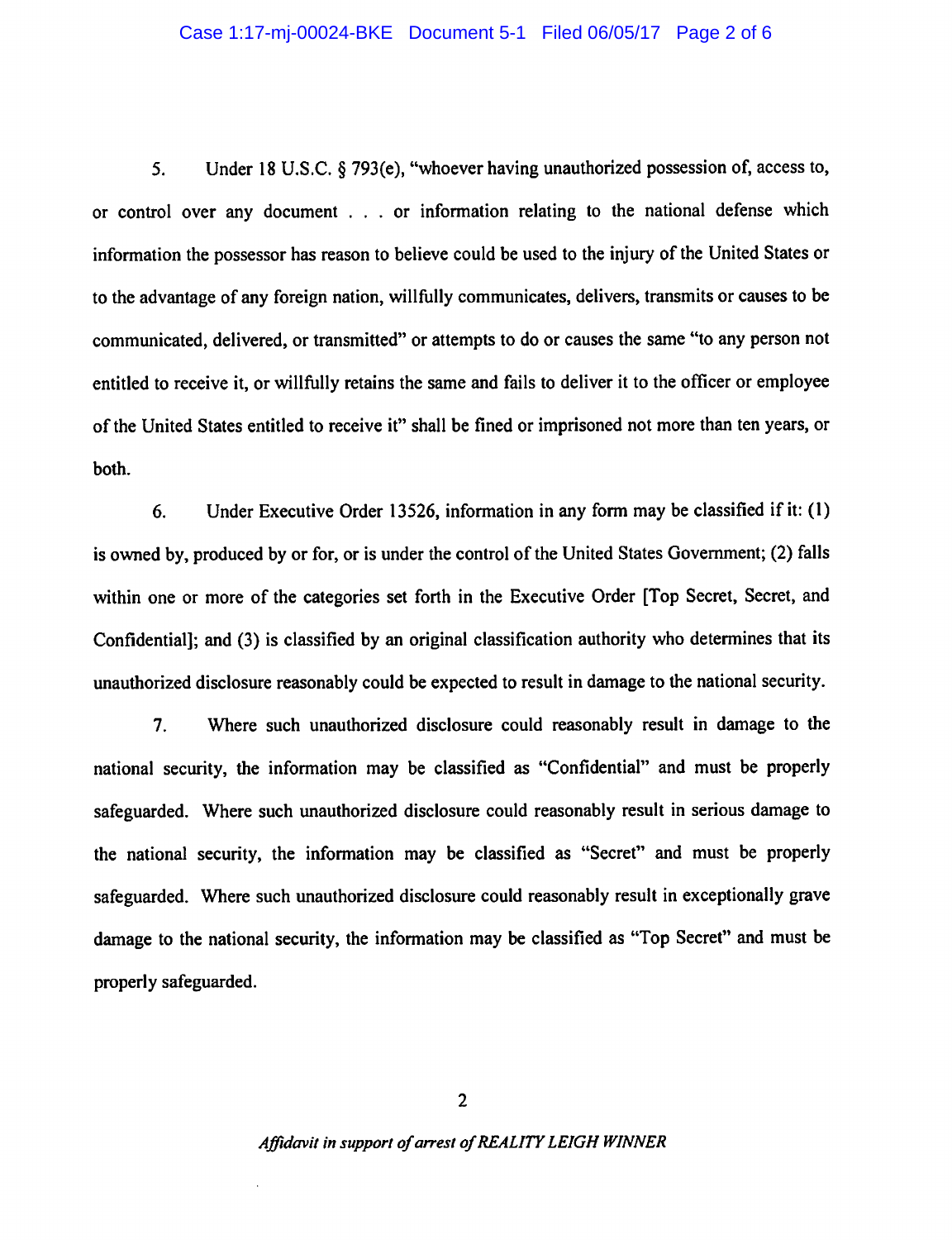#### Case 1:17-mj-00024-BKE Document 5-1 Filed 06/05/17 Page 3 of 6

8. Classified information of any designation may be shared only with persons determined by an appropriate United States Government official to be eligible for access, and who possess a "need to know." Among other requirements, in order for a person to obtain a security clearance allowing that person access to classified United States Government information, that person is required to and must agree to properly protect classified information by not disclosing such information to persons not entitled to receive it, by not unlawfully removing classified information from authorized storage facilities, and by not storing classified information in unauthorized locations. If a person is not eligible to receive classified information, classified information may not be disclosed to that person. In order for a foreign government to receive access to classified information, the originating United States agency must determine that such release is appropriate.

9. Pursuant to Executive Order 13526, classified information contained on automated information systems, including networks and telecommunications systems, that collect, create, communicate, compute, disseminate, process, or store classified information must be maintained in a manner that: (1) prevents access by unauthorized persons; and (2) ensures the integrity of the information.

10. 32 C.F.R. Parts 2001 and 2003 regulate the handling of classified information. Specifically, 32 C.F.R. § 2001.43, titled "Storage," regulates the physical protection of classified information. This section prescribes that Secret and Top Secret information "shall be stored in a GSA-approved security container, a vault built to Federal Standard (FHD STD) 832, or an open storage area constructed in accordance with § 2001.53." It also requires periodic inspection of the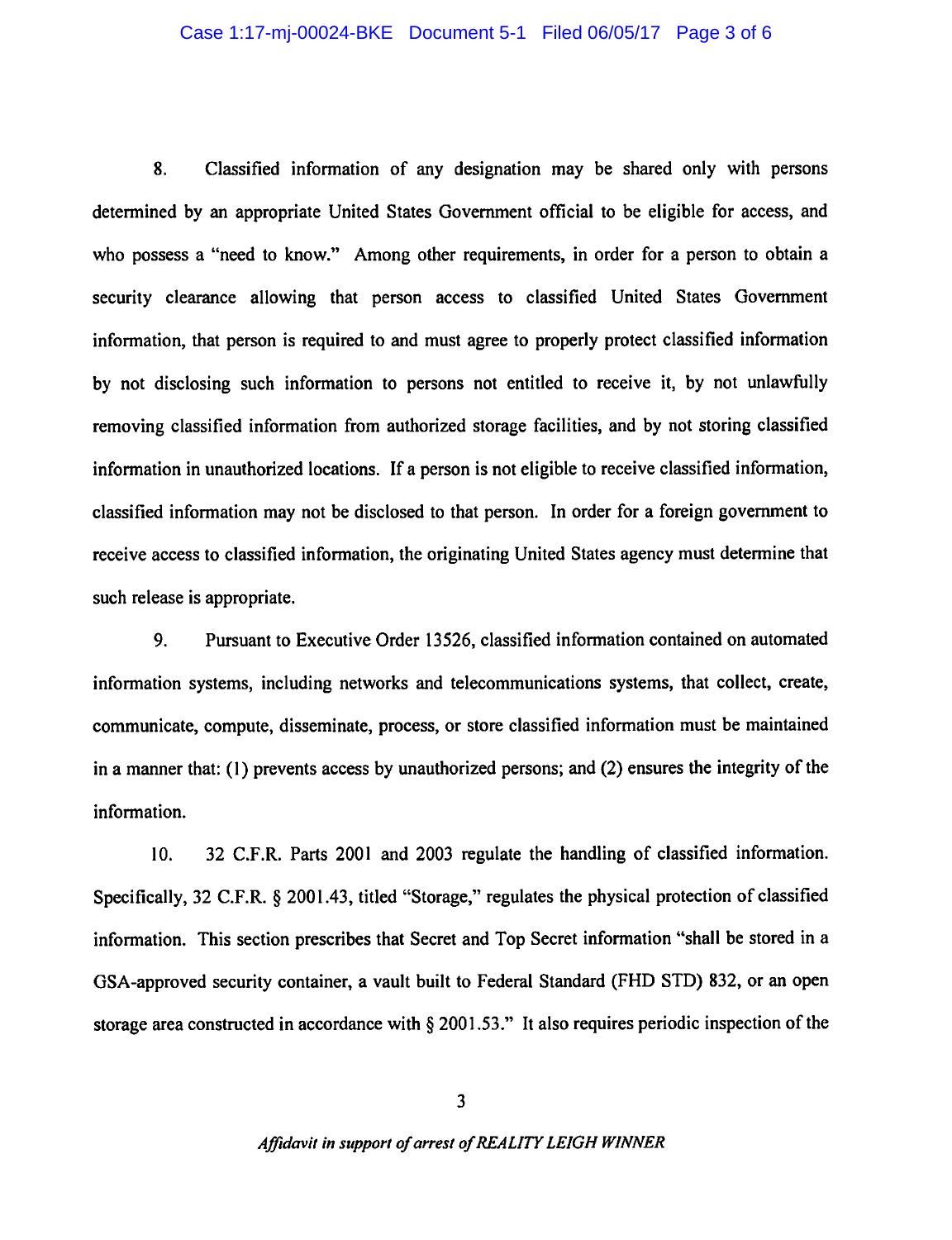container and the use of an Intrusion Detection System, among other things.

### PROBABLE CAUSE

11. WINNER is a contractor with Pluribus International Corporation assigned to a U.S. Government Agency facility in Georgia. She has been employed at the facility since on or about February 13, 2017, and has held a Top Secret clearance during that time. As set forth in further detail below, on or about May 9, 2017, WINNER printed and improperly removed classified intelligence reporting, which contained classified national defense information and was dated on or about May 5, 2017 (the "intelligence reporting") from an Intelligence Community Agency (the "U.S. Government Agency") and unlawfully retained it. Approximately a few days later, WINNER then unlawfully transmitted the intelligence reporting to an online news outlet (the "News Outlet").

12. On June I, 2017, the FBI was notified by the U.S. Government Agency that the U.S. Government Agency had been contacted by the News Outlet on May 30, 2017, regarding an upcoming story. The News Outlet informed the U.S. Government Agency that it was in possession of what it believed to be a classified document authored by the U.S. Government Agency. The News Outlet provided the U.S. Government Agency with a copy of this document. Subsequent analysis by the U.S. Government Agency confirmed that the document in the News Outlet's possession is the intelligence reporting. The intelligence reporting is classified at the Top Secret level, indicating that its unauthorized disclosure could reasonably result in exceptionally grave damage to the national security, and is marked as such. The U.S. Government Agency has since confirmed that the reporting contains information that was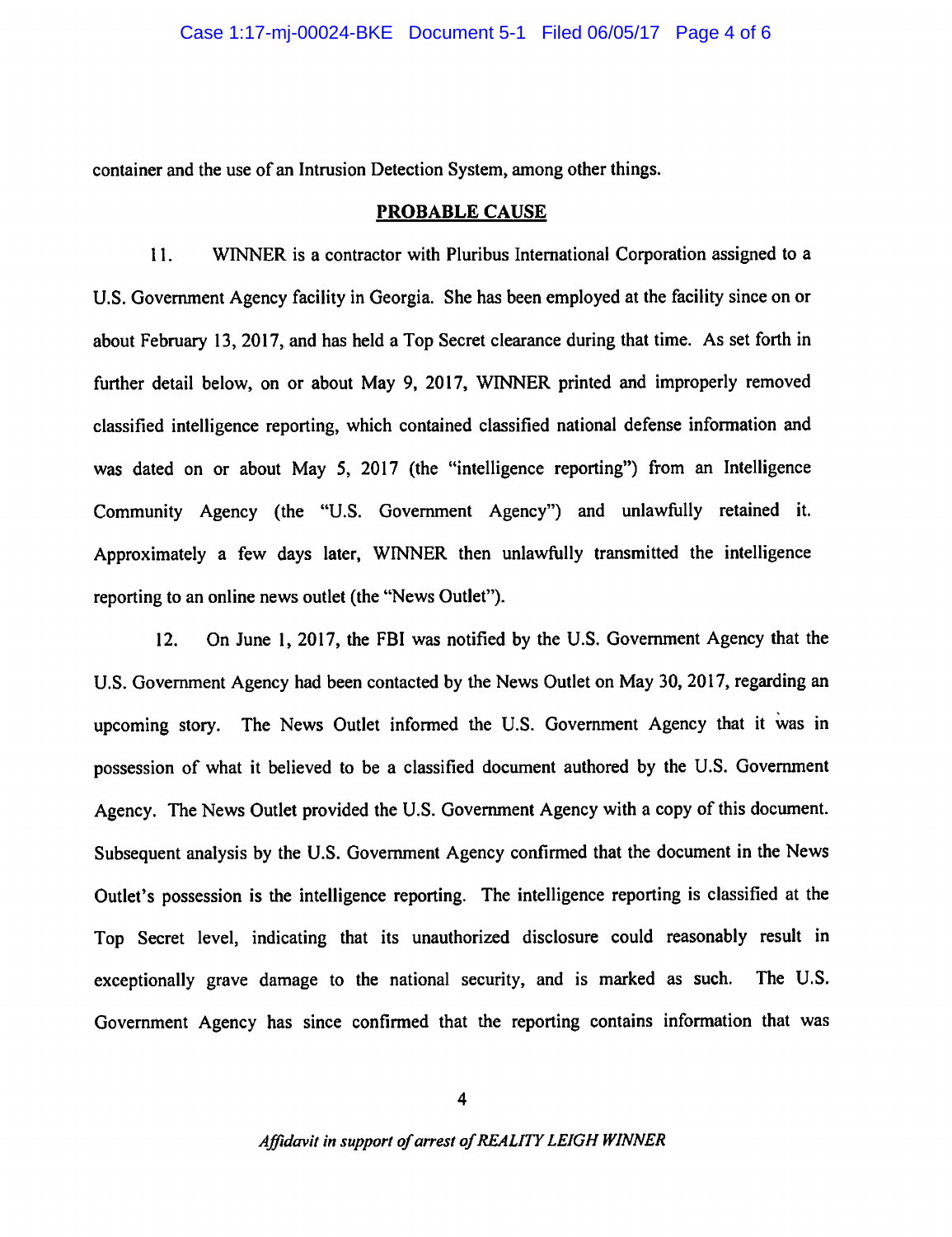#### Case 1:17-mj-00024-BKE Document 5-1 Filed 06/05/17 Page 5 of 6

classified at that level at the time that the reporting was published on or about May 5, 2017, and that such information currently remains classified at that level.

13. The U.S. Government Agency examined the document shared by the News Outlet and determined the pages of the intelligence reporting appeared to be folded and/or creased, suggesting they had been printed and hand-carried out of a secured space.

14. The U.S. Government Agency conducted an internal audit to determine who accessed the intelligence reporting since its publication. The U.S. Government Agency determined that six individuals printed this reporting. WINNER was one of these six individuals. A further audit of the six individuals' desk computers revealed that WINNER had e-mail contact with the News Outlet. The audit did not reveal that any of the other individuals had e-mail contact with the News Outlet.

15. On June 3, 2017, your affiant spoke to WINNER at her home in Augusta, Georgia. During that conversation, WINNER admitted intentionally identifying and printing the classified intelligence reporting at issue despite not having a "need to know," and with knowledge that the intelligence reporting was classified. WINNER further admitted removing the classified intelligence reporting from her office space, retaining it, and mailing it from Augusta, Georgia, to the News Outlet, which she knew was not authorized to receive or possess the documents. WINNER further acknowledged that she was aware of the contents of the intelligence reporting and that she knew the contents of the reporting could be used to the injury of the United States and to the advantage of a foreign nation.